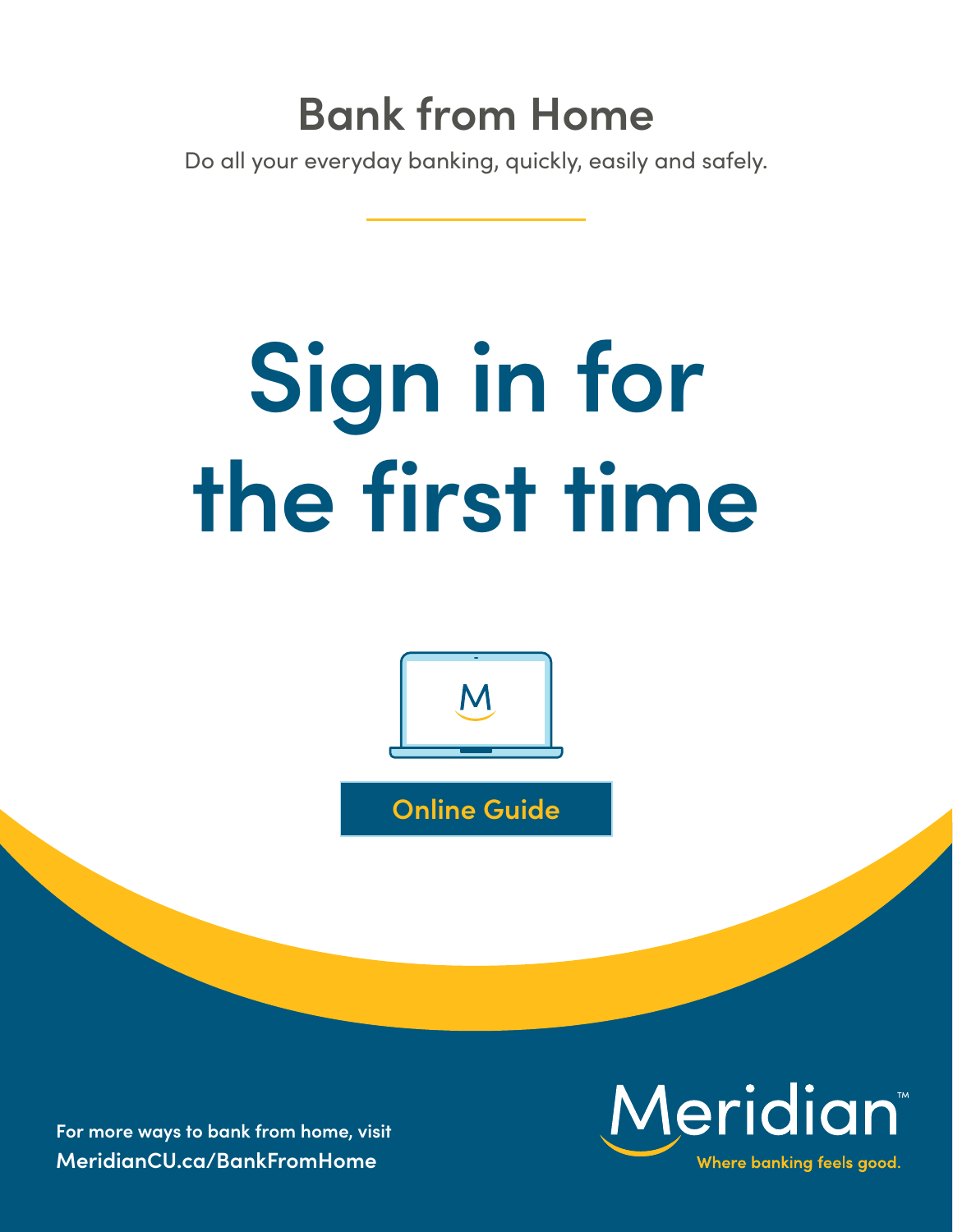*Please note that this this procedure is only applicable to Authorized Officers (Business Owners).*

### **Sign In to Online Banking Select Banking Type SMALL BUSINESS BANKING** Email, Member Number or User ID Password **Remember me** A Sign In Forgot your password? Not a Member? Join now This site is protected by reCAPTCHA and the Google Privacy Policy and Terms of Service apply.

#### **Step 1: Sign in with your ID and password**

You can sign in to Small Business Online Banking from the Meridian home page. Ensure Small Business Banking is selected in the drop down menu.

Take the **User ID** provided to you by your Advisor or another Meridian Representative and enter this into the *Email, Member Number or User ID field.*

Your User ID will be the first three letters of your first name, followed by the first three letters of your last name and then your business Member#, e.g. joetes1233618

Enter your 8-digit temporary password. This would have been provided to by your Advisor or Meridian Representative. This temporary password is only active for 24 hours, so if you don't have one, or the one you have has expired, please call the Contact Centre at 1 (866) 592-2226 Option #3.

Click the *Sign In* button.

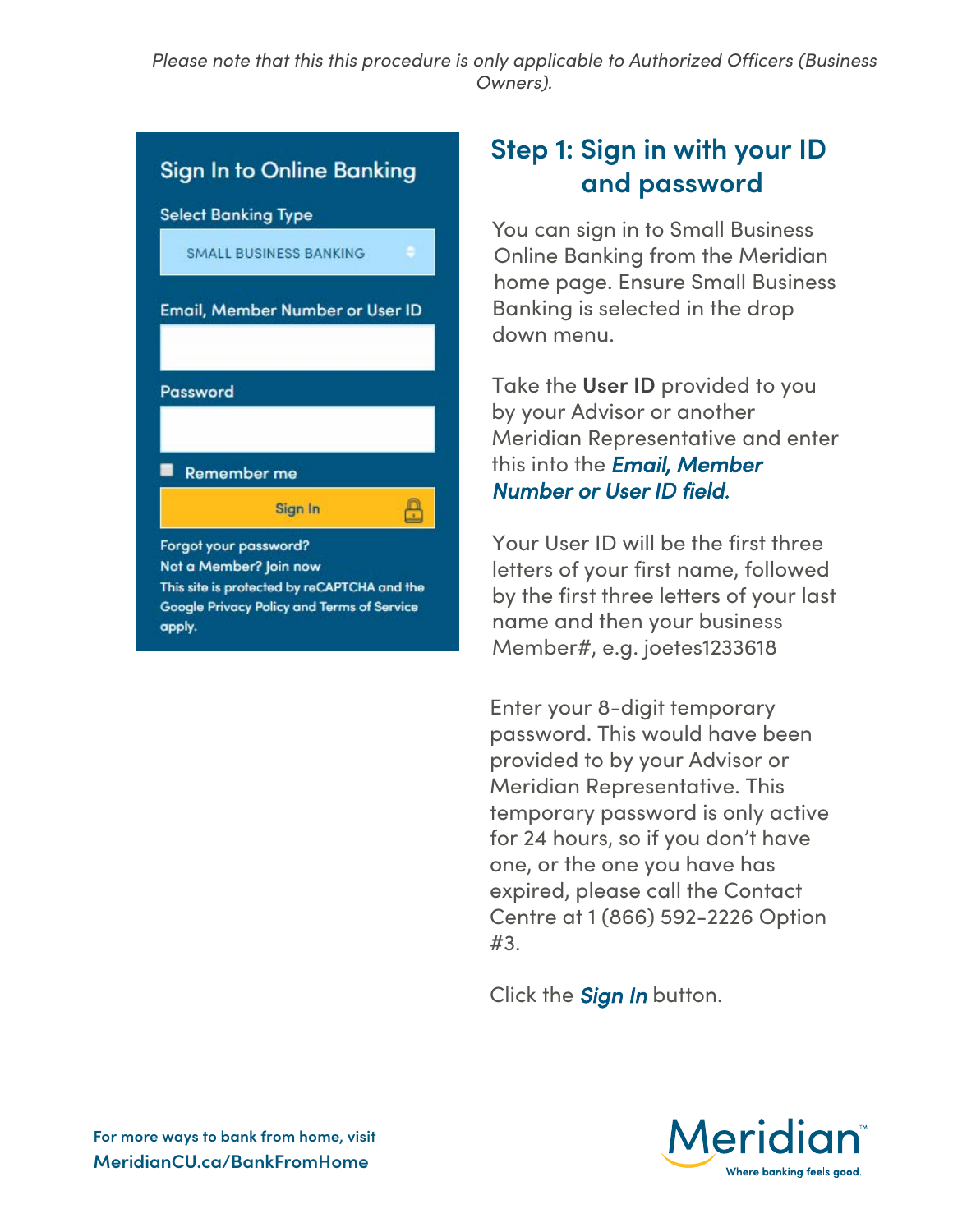#### **Terms and Conditions**

Please read the Meridian Online **Banking Electronic Services** Agreement.

#### **Electronic Services Agreement**

By clicking I AGREE, you confirm that you have read and agree to the terms and conditions contained within the Electronic Services Agreement.

**I DISAGREE** 

**I AGREE** 

Contact Us | FAQs | **Having Difficulty Signing In?** 

#### **Step 2: Read and accept the terms and conditions**

Terms and conditions are available from the *Electronic Services Agreement* link.

Click on the *I Agree* button to confirm that you've read and accept the terms and conditions.



**For more ways to bank from home, visit MeridianCU.ca/BankFromHome**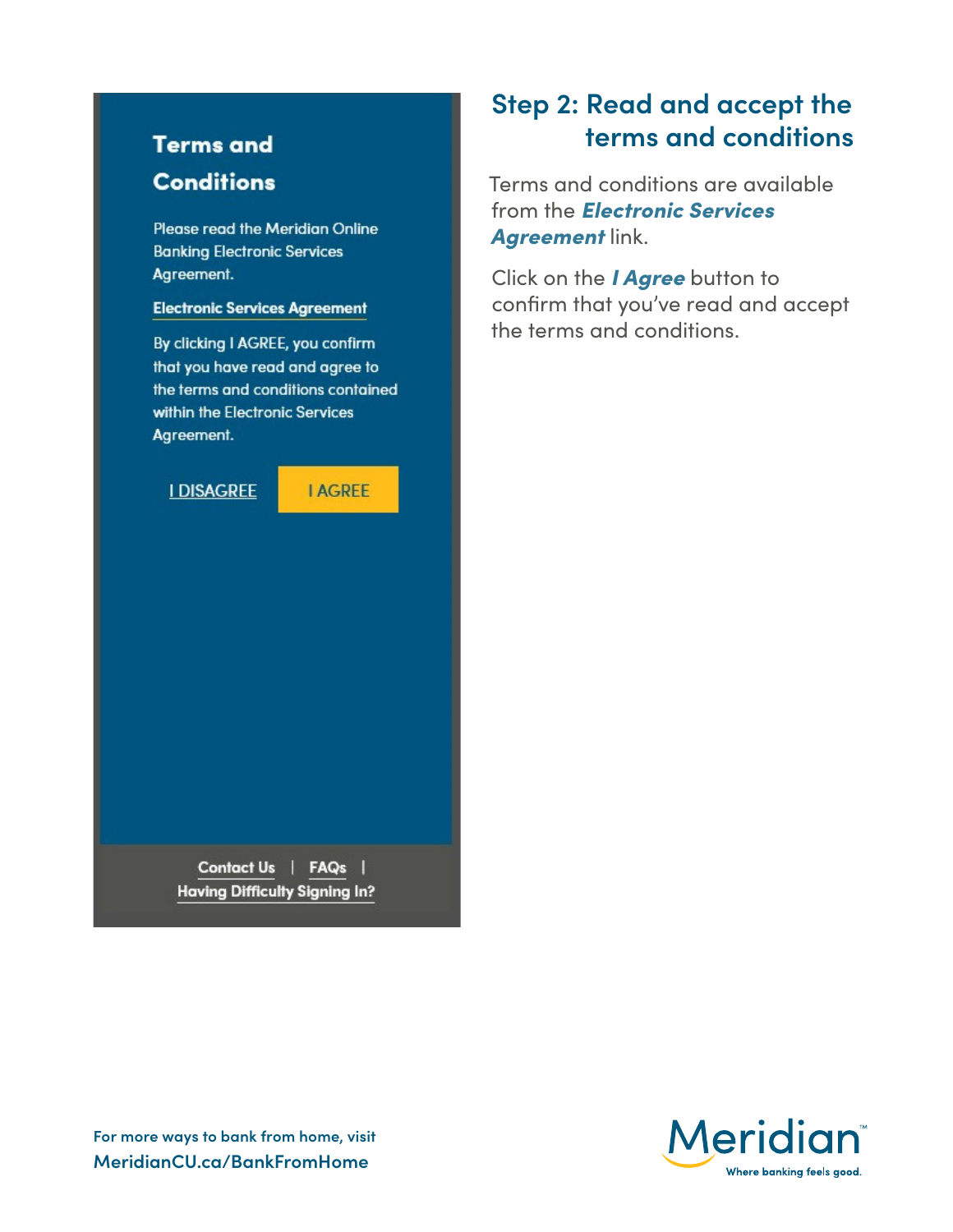

#### **Step 3: Reset your password**

Here you'll need to change the temporary password to something that is unique to you.

Enter your 8-digit temporary password in the *Current Password* field.

Enter the new password you'd like to use in the *New Password* and *Confirm Password* fields.

Click the *Continue* button to save your new password.



**For more ways to bank from home, visit MeridianCU.ca/BankFromHome**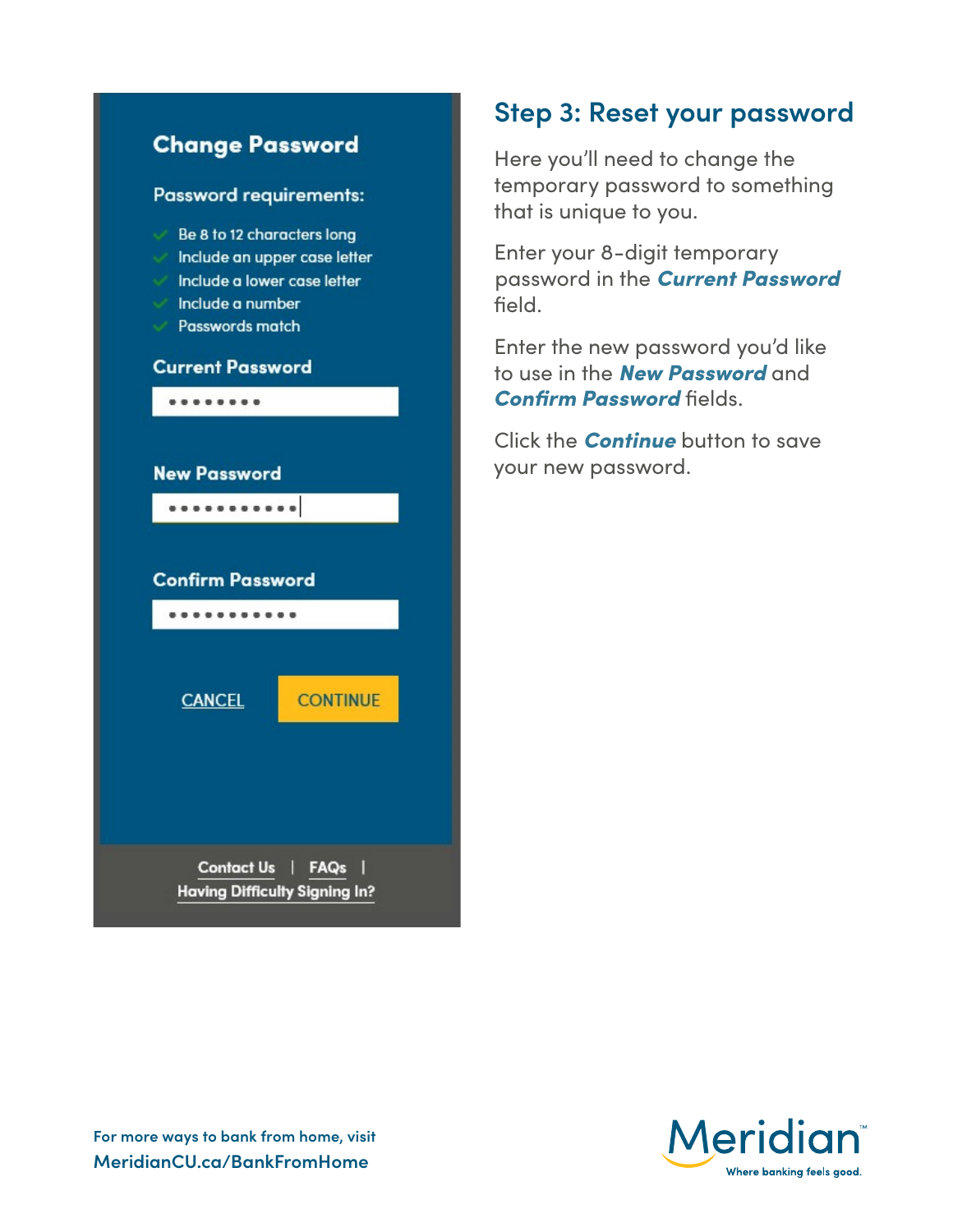#### **Select Security Questions**

You must select security questions and provide your answers to those questions before continuing.

| Name of your first pet                             |       |
|----------------------------------------------------|-------|
| Buddy                                              | Buddy |
| Oldest nephew's first name                         |       |
| Joe                                                | Joe   |
| Colour of your first car                           |       |
| Blue                                               | Blue  |
| Don't Ask Me Again                                 |       |
| <b>CONTINUE</b>                                    |       |
| Contact Us   FAQs<br>Having Difficulty Signing In? |       |

#### **Step 4: Add your security questions**

Now you need to set up 3 security questions and answers. These questions are an extra layer of security to help ensure that only you can access your accounts.

Select a question from each of the drop down lists under *Select security questions*. Then type the answer to the question in both the *Answer* and *Confirm answer* fields.

When you're done all three, click the *Continue* button.